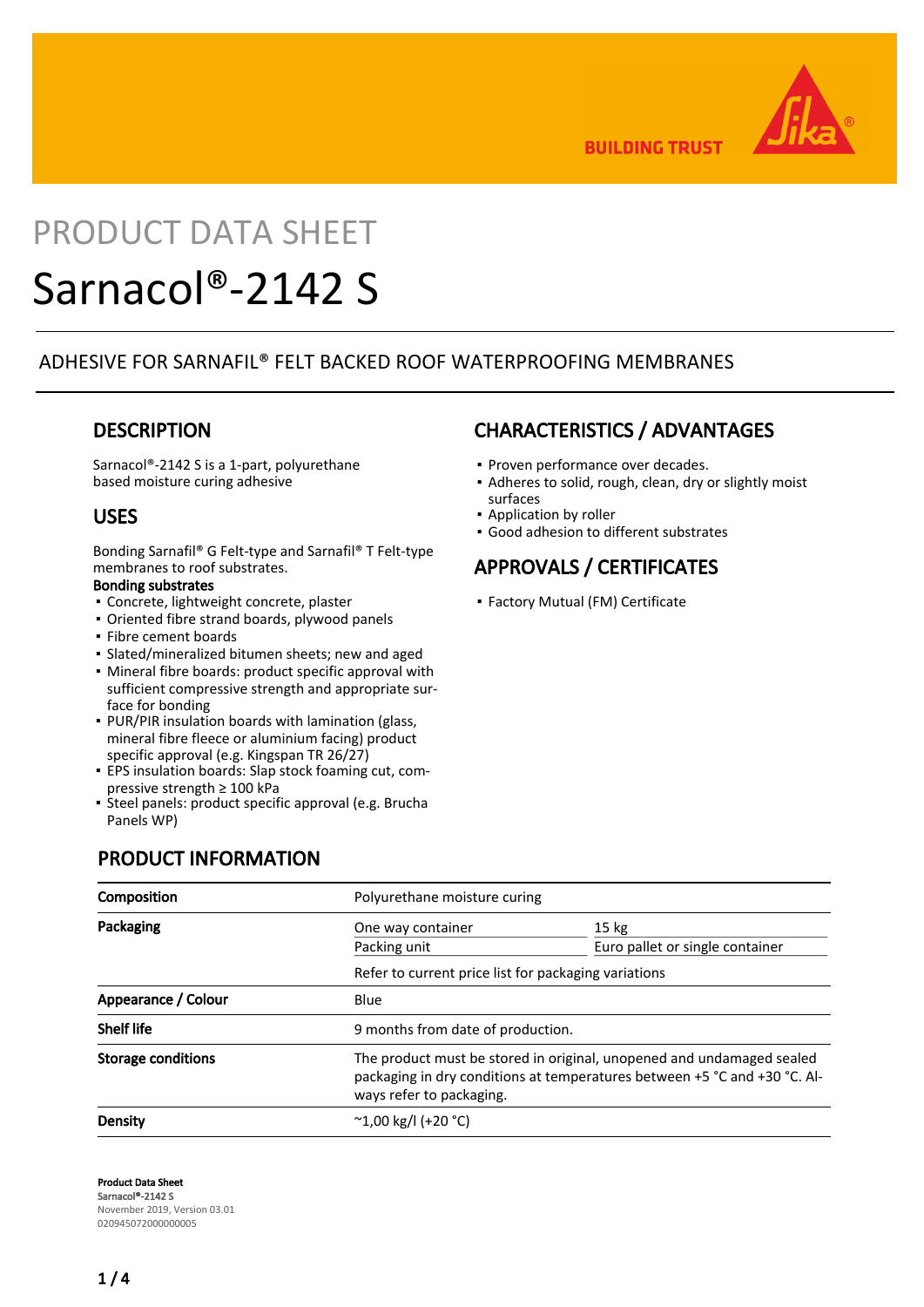| Volatile organic compound (VOC) con- | VOC-CH                                                                                                                                                                 | 18,8%                                    |                                  |  |
|--------------------------------------|------------------------------------------------------------------------------------------------------------------------------------------------------------------------|------------------------------------------|----------------------------------|--|
| tent                                 | VOC-EU                                                                                                                                                                 | 18,8%                                    |                                  |  |
| Consistency                          | Liquid                                                                                                                                                                 |                                          |                                  |  |
| <b>SYSTEMS</b>                       |                                                                                                                                                                        |                                          |                                  |  |
| Compatibility                        | Incompatible substrates:<br>• Single ply waterproofing membranes without a felt backing<br>• Sheet metal<br>• Talcum coated bituminous sheets                          |                                          |                                  |  |
| <b>APPLICATION INFORMATION</b>       |                                                                                                                                                                        |                                          |                                  |  |
| Consumption                          | Consumption depends on the roughness and absorbency of the substrate.<br>Recommended consumption of Sarnacol®-2142 S on different substrates<br>$(+20 °C / 50 % r.h.)$ |                                          |                                  |  |
|                                      | Substrate                                                                                                                                                              | 1 <sup>st</sup> Coat<br>g/m <sup>2</sup> | 2 <sup>nd</sup> Coat             |  |
|                                      | Mineral-fibre board:<br>Standard board smooth<br>surface                                                                                                               | Not suitable                             | g/m <sup>2</sup><br>Not suitable |  |
|                                      | Mineral-fibre board:<br>Flumroc "Mega" rough<br>surface                                                                                                                | 800                                      | 400                              |  |
|                                      | Mineral-fibre board:<br><b>Bondrock MV</b>                                                                                                                             | 400                                      |                                  |  |
|                                      | Bituminous sheet: New: 450<br>Slated/mineral surface                                                                                                                   |                                          |                                  |  |
|                                      | <b>Bituminous sheet:</b><br>Aged: Slated/mineral<br>surface                                                                                                            | 400                                      |                                  |  |
|                                      | PUR/PIR: Type Kingspan 400<br>TR 27 with glass tissue<br>facing Kingspan TR 26<br>aluminium                                                                            |                                          |                                  |  |
|                                      | Timber: OSB 3                                                                                                                                                          | 350                                      |                                  |  |
|                                      | EPS: Slab stock foaming<br>cut: e.g. ISOBOUW                                                                                                                           | 250                                      |                                  |  |
|                                      | These figures are theoretical and do not allow for any additional material<br>due to surface porosity, surface profile, variations in level or wastage etc.            |                                          |                                  |  |
| <b>Ambient Air Temperature</b>       | +5 °C min                                                                                                                                                              |                                          |                                  |  |
| <b>Substrate Temperature</b>         | +5 °C min                                                                                                                                                              |                                          |                                  |  |
| <b>Setting Time</b>                  | ~1-5 hours. Setting is prolonged in low temperatures and accelerated in                                                                                                |                                          |                                  |  |

high temperatures. Final strength is achieved after ~1 week. These times can be affected by ambient conditions.

able particles.

## APPLICATION INSTRUCTIONS

#### SUBSTRATE QUALITY

The substrate must offer sufficient strength and adhesion to resist the forces generated by wind suction.

#### SUBSTRATE PREPARATION

The substrate must be firm, clean, dry or slightly moist, free from oil, grease, dust, stripping agents,standing water, bitumen residue and loose fri-

Product Data Sheet Sarnacol®-2142 S November 2019, Version 03.01 020945072000000005

 $\odot$ 

**BUILDING TRUST**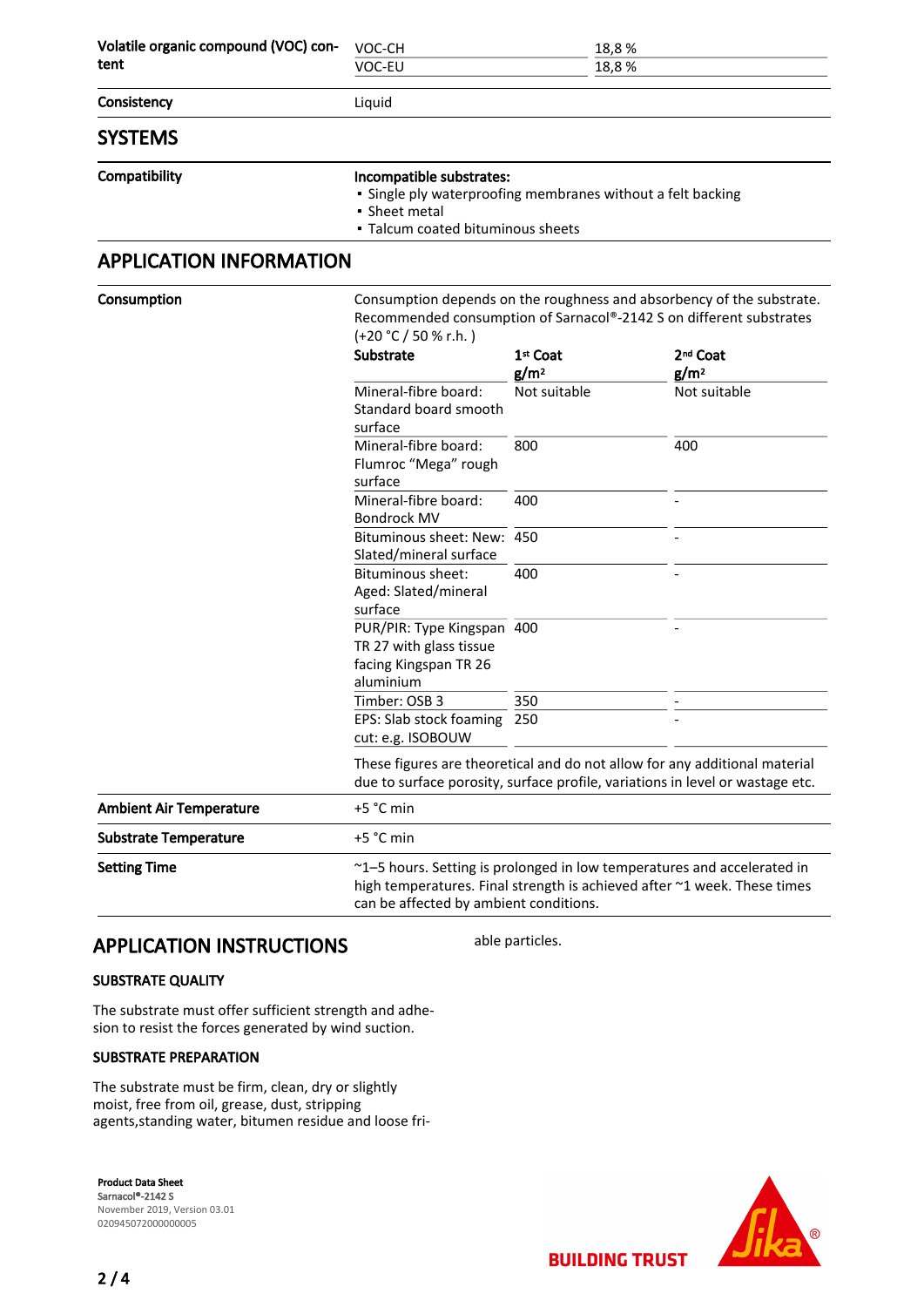#### APPLICATION

Strictly follow installation procedures as defined in method statements, application manuals and working instructions which must always be adjusted to the actual site conditions.

#### General information

Sarnacol®-2142 S must be stirred carefully before use. Keep adhesive container closed whenever adhesive is not being used to prevent surface skinning.

To improve the workability of the adhesive at low temperatures, the closed container can be placed in warm water (max. +40 °C).

Adhesive residue on Sarnafil® G Felt must be cleaned with Sarna Cleaner.

Adhesive residue on Sarnafil® T Felt, must be cleaned with Sarnafil® T Clean.

#### General bonding procedure - Wet bonding

The adhesive is spread evenly onto the substrate by using a synthetic application roller directly from the container and ensuring there are no lumps in the applied layers.

#### Bonding to PVC Membranes

Apply adhesive onto the substrate. Do not apply the adhesive to an area greater than can be covered within 15 minutes. Do not pour out the adhesive and roll in a second stage. Once the adhesive surface has become 'tacky', apply the membrane onto the adhesive. Press down firmly on the membrane using a suitable pressure roller such as a water-filled, or heavy steel roller 40 – 50 kg.

#### Bonding to EPS insulation board

Apply adhesive onto the substrate in a thin layer (~250  $g/m^2$ ).

Bonding to very absorbent substrates (Mineral fibre boards)

Apply 2 coats of adhesive. The first coat  $\degree$ 800 g/m<sup>2</sup>. Allow the adhesive to dry completely. Apply a second coat  $\approx$  400 g/m<sup>2</sup> max.

#### CLEANING OF EQUIPMENT

Clean all tools and application equipment with Sarna Cleaner or Sarnafil® T immediately after use. Hardened material can only be mechanically removed.

## FURTHER INFORMATION

■ Installation instructions: Sarnafil® G 410-EL Felt or Sarnafil® TG 76 Felt system fully bonded for exposed roofs.

## IMPORTANT CONSIDERATIONS

- **The use of some ancillary products such as adhes**ives, cleaners and solvents is limited to temperatures above +5 °C. Observe temperature limitations in the appropriate Product Data Sheets.
- **•** Special measures may be compulsory for installation below +5 °C ambient temperature due to safety requirements in accordance with national regulations.

## BASIS OF PRODUCT DATA

All technical data stated in this Product Data Sheet are

Product Data Sheet Sarnacol®-2142 S November 2019, Version 03.01 020945072000000005



**BUILDING TRUST** 

based on laboratory tests. Actual measured data may vary due to circumstances beyond our control.